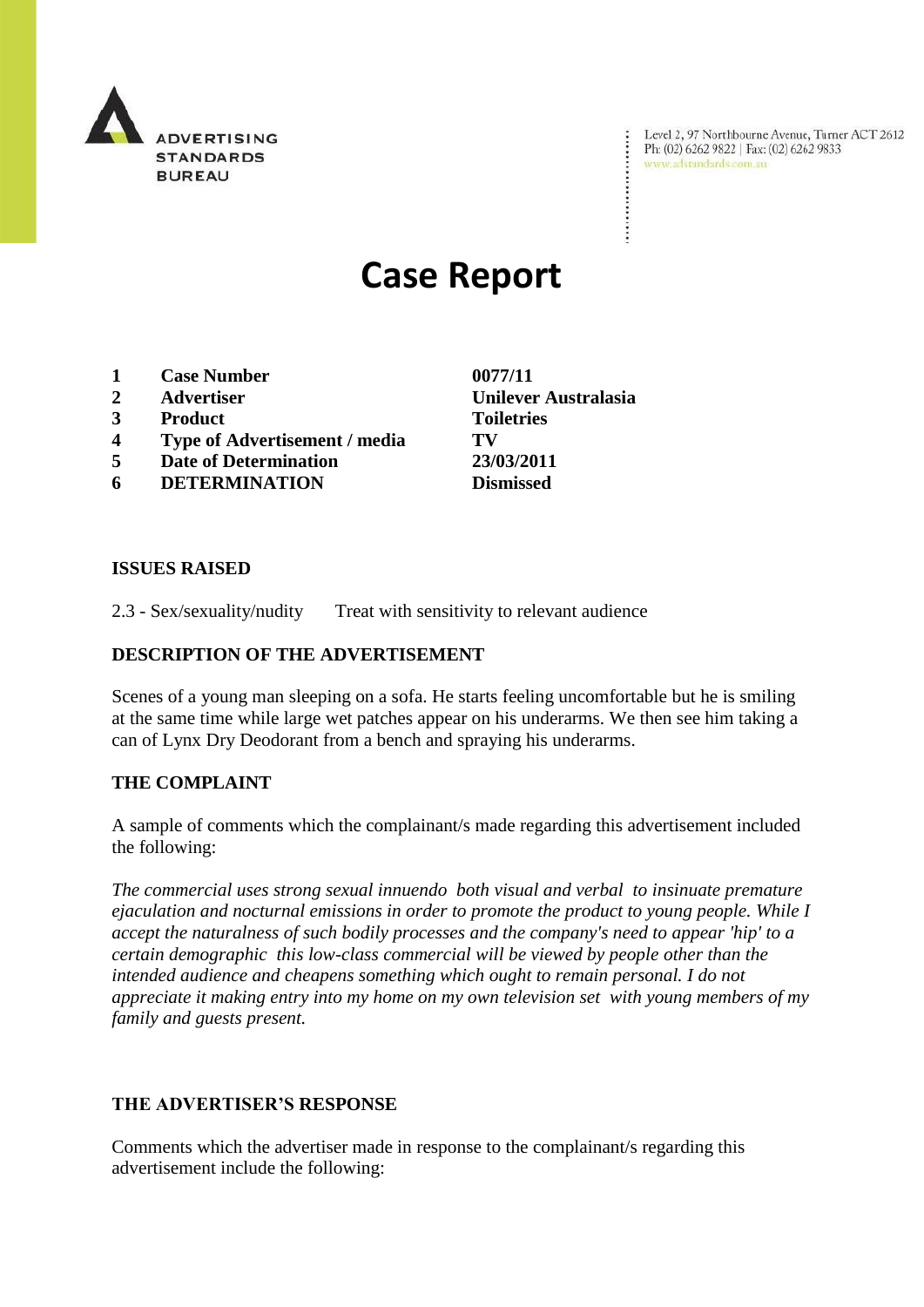*We note that the ASB is considering the Lynx Dry Commercial in relation to an issue that falls under Section 2.3 of the Advertiser Code of Ethics. For the reasons outlined below, we do not consider that the TVC is in breach of section 2.3 (or 2.1) of the Code.*

*1. The Complaint*

*• Complaint received on 24 February 2011 :*

*Description of TVC:*

*"Man sleeping on couch (and other scenes) experiencing "premature perspiration"." Reasons for concern:*

*"The commercial uses strong sexual innuendo, both visual and verbal, to insinuate premature ejaculation and nocturnal emissions in order to promote the product to young people. 2. Overview*

*Lynx is a brand with a history of fun, tongue-in-cheek, playful advertising. Lynx also has a proud history of award winning commercials which both entertain and surprise its consumers. We submit that the TVC continues this tradition of tongue in cheek entertainment and that the intended young adult male audience understands the playful and hyperbolic nature of the TVC and its distinction between fact and fiction .*

*The TV media buying is targeted at the young adult male audience and as such the spot placements are amongst programming that is targeted at its intended audience. The humour and content of the TVCs is consistent within the context of this programming. 3. Compliance with AANA Code of Ethics*

*Section 2.3 - Advertisements shall treat sex, sexuality and nudity with sensibility to the relevant audience and, where appropriate, to the relevant programme time zone. We submit that the TVCs do not contain any references to sex or sexuality that is* 

*inappropriate for the intended audience or the relevant program time zone.*

*The TVC 1 shows a young man sleeping on a sofa. He starts feeling uncomfortable but he is smiling at the same time while large wet patches appear on his underarms. We then see him taking a*

*can of Lynx Dry Deodorant from a bench and spraying his underarms. The voiceover "Premature Perspiration can happen in our sleep" and "Premature Perspiration can be controlled" together with the final scene where the young man is spraying his underarms links the story of the TVC to the Lynx deodorant product. The target audience (young men) understand the tongue in cheek and hyperbolic use of the premature perspiration concept and the intended humour. The TVC contains no visible or express indication that the young man had a premature ejaculation moment as stated by the complainant. The TVC clearly shows large wet underarm patches on the T-shirt of the young man which leave no doubt that the effect of sweating causes the young man behaviour and its ability to control underarm perspiration.*

*All TVCs:*

*The TVCs do not show an act of sex or men simulating ejaculation, as raised by the complainant. It was deliberately ensured that the short scenes show clearly that the discomfort of the young men or the mother is caused by excessive underarm sweat which is clearly visible in the TVCs. The main message of the TVCs is that with Lynx Dry premature perspiration can*

*be controlled. The rationale behind the Lynx Anti Perspirants and the TVCs is that men who use Lynx Anti Perspirants feel more confident and, because they feel and appear more confident, may have more success with women. The words "Premature Perspiration" displayed in the TVC in connection with the voiceover make clear that the TVC do not show young men simulating*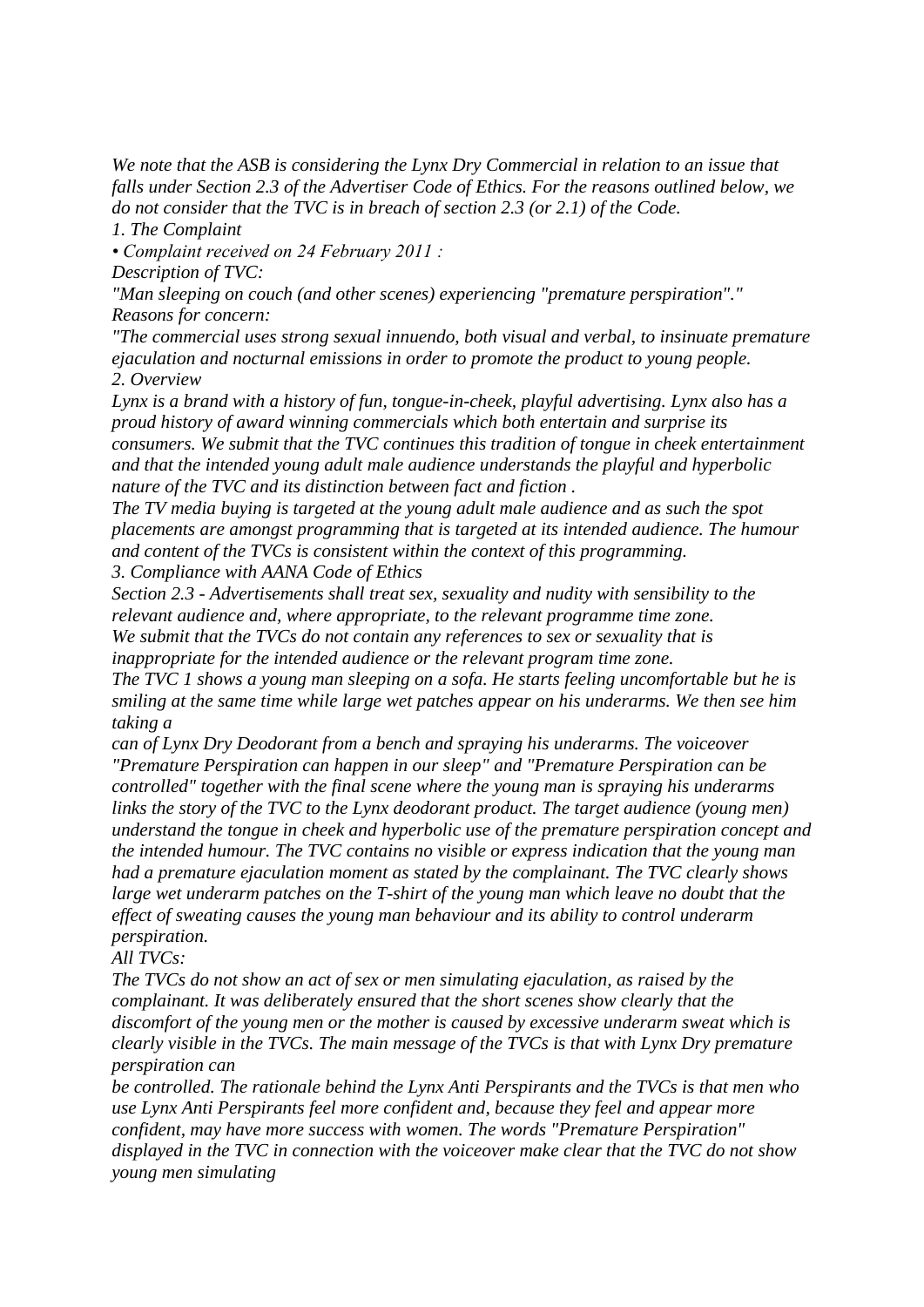*ejaculation, but men who start sweating when they see attractive women because they feel insecure and nervous. The TVCs are firmly set in the realms of humour and playfulness and with themes constant with the style of themes that are regularly shown as content around the TVCs' placement. Hyperbole is used to communicate to the intended audience that Lynx Dry is the fragrance that keeps you dry. This theme is manifested in the last frame of each TVC where we see the young men spraying their underarms with Lynx Dry to protect them from excessive sweating.*

*The relevant audience in the Lynx Fever TVC is a young adult male audience who we believe will understand the humour intended. The TVC is entirely appropriate with respect to the programme time zones and intended audience.*

*Approvals*

*Unilever is a responsible advertiser and has numerous internal review processes, including review by Unilever's Legal Department, and corporate relations to critique all advertisements to ensure compliance with legal and ethical considerations. 4. Conclusion*

*We submit that the TVCs do not contain any overt or ambiguous treatment of sex and sexuality as the tone of the TVC is one of humour and playfulness. Unilever submits that the context of the TVC is well within prevailing community standards and that the TVC complies with section 2.3 of the Code.*

# **THE DETERMINATION**

The Advertising Standard Board ('the Board') considered whether the advertisement complied with the AANA Code of Ethics ('the Code').

The Board noted the complainants' concern that this advertisement features sexually explicit innuendo.

The Board viewed the advertisement and noted the advertiser's response.

The Board considered whether the advertisement complied with section 2.3 of the Code. Section 2.3 states: '...shall treat sex, sexuality and nudity with sensitivity to the relevant audience and, where appropriate, the relevant programme time zone'.

The Board noted that the advertisement features a man sleeping on a couch and that his toes twitch and sweat marks appear under his arm as the voice over says, "Premature perspiration can happen in our sleep…"

The Board considered that some members of the community might find the combination of the voice over describing premature perspiration and the way the man reacts whilst sweating to be in poor taste. The Board noted that in this Lynx advertisement the accompanying voice over does make it clear that the men are perspiring and not ejaculating.

The Board noted that this advertisement has been rated PG by CAD, and considered that the double entendre of the advertisement would not be understood by most children.